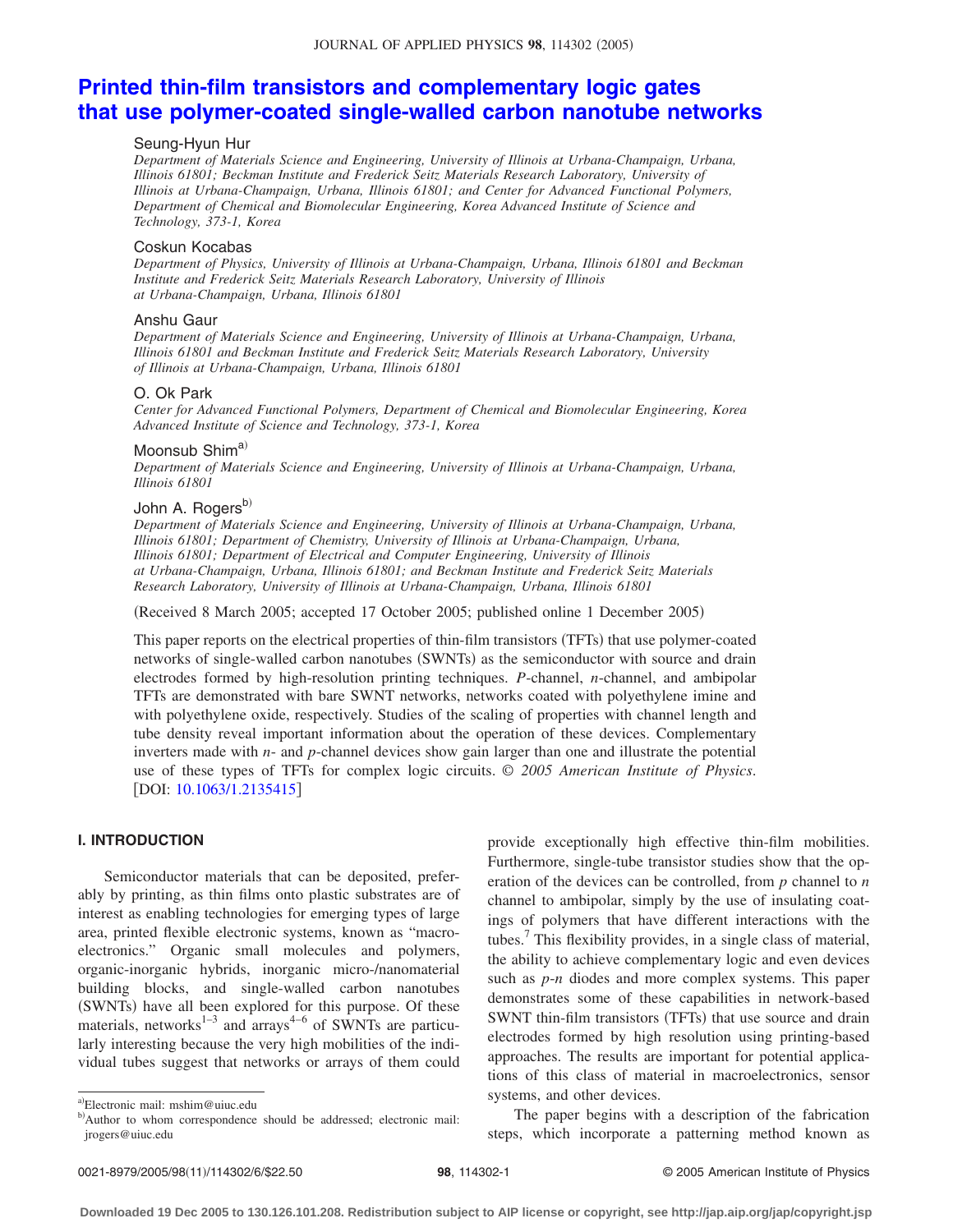nanotransfer printing  $(nTP)$ ,  $n=11$  for nanotube TFTs that exhibit *p*-channel, *n*-channel, and ambipolar behaviors when operated without any polymer coatings, with coatings of polyethylene imine (PEI) and polyethylene oxide (PEO), respectively. The scaling of the electrical properties of these devices with channel length and number of tubes per unit area reveal important aspects of the nature of charge transport through them. By combining *p*-channel and *n*-channel devices on a single substrate, it is possible to build complementary logic elements. A working inverter with gain larger than one demonstrates this capability.

#### **II. EXPERIMENT**

Figure 1(a) schematically illustrates the steps for building SWNT TFTs with printed electrodes. Random submonolayer networks of SWNTs (diameters between 1 and 3 nm, and lengths between 5 and 10  $\mu$ m) were first grown onto  $SiO<sub>2</sub>(100 nm)/Si$  wafers using established chemicalvapor deposition (CVD) techniques.<sup>12</sup> By controlling the growth conditions, we could select from low-density networks  $(1 \text{ tube}/\mu\text{m}^2)$  that slightly exceed the percolation threshold  $(0.1-0.3 \text{ tube}/\mu\text{m}^2)$  to high-density networks (30 tubes/ $\mu$ m<sup>2</sup>). The general procedure involved diluting ferritin catalyst (Sigma-Aldrich Co.) in de-ionized water and then spin casting it onto degenerately doped Si substrates with a 100-nm-thick layer of thermal silicon dioxide. Heating these wafers to 900 °C oxidized the catalyst. Cooling them to room temperature in an air environment and then heating them to 900 °C in hydrogen reduced the catalyst. Growth was performed at 900 °C with CH<sub>4</sub>[500 SCCM (standard cubic centimeter per minute)] and  $H_2(75$  SCCM). The dilution ratio of the catalyst and the growth times defined the density of the networks. Reactive ion etching of the SWNTs through photolithographically defined patterns of resist created network stripes oriented along the transistor channels. These stripes facilitate electrical burnout procedures that enable high on/off current ratios in short channel devices; they also prevent electrical crosstalk between devices.<sup>3</sup> To create the stripes, Shipley 1805 photoresist was spin coated at 3000 rpm on the SWNT substrates, prebaked at 115 °C for 1 min, exposed to UV light for 6 s  $(\sim 120$ mJ/cm<sup>2</sup>) with a photomask that had 5  $\mu$ m line and spacing patterns, and developed for  $\sim$  6 s in MF-319 developer. After rinsing with de-ionized (DI) water and drying with nitrogen, these substrates were placed in a reactive ion etching (RIE) chamber (Plasma Therm 760) to etch the exposed SWNTs with  $O_2$  plasma. The etching was done in a 20 SCCM  $O_2$ flow at a pressure of 200 mtorr for 30 s with 100 W radiofrequency power. The remaining photoresist was removed by acetone after the RIE treatment.

The  $SiO<sub>2</sub>$  and Si provided the gate dielectric and gate, respectively. Source and drain electrodes were formed directly on the SWNTs using the nTP technique. This procedure uses elastomeric stamps formed by casting and curing of polydimethyl siloxane (PDMS) against masters consisting of patterns of photoresist on silicon wafers. To fabricate masters for stamps that had 6 and 12  $\mu$ m channel lengths, SU-8 5 photoresist was spin coated at 3000 rpm, prebaked at



FIG. 1. (a) Schematic illustration of steps for building SWNT TFTs with nanotransfer printed electrodes. Contacting a metal-coated stamp to a  $SWNT/SiO<sub>2</sub>/Si$  substrate followed by moderate heating causes the metal to remain on the substrate after removing the stamp. (b) Optical image of the printed electrodes, (c) SEM image of the printed electrodes and the striped SWNT networks, and (d) AFM image of the SWNTs in the channel.

120 °C for 5 min, exposed to UV light for 8 s  $(~160$ mJ/cm<sup>2</sup>), postbaked at 95 °C for 3 min, and then developed for  $\sim$  30 s in SU-8 developer. SU-8 50 photoresist was spin coated at 4000 rpm, prebaked at 65 °C for 5 min and 95 °C for 15 min, exposed to UV light for 40 s  $(\sim 800 \text{ mJ/cm}^2)$ , postbaked at 65 °C for 1 min and 95 °C for 4 min, and then developed for  $\sim$ 4 min in SU-8 developer to generate masters for the stamps that had 55 and 110  $\mu$ m channel lengths. PDMS (Sylgard 184 from Dow Corning) prepolymer was mixed with curing agent and degassed, poured over the masters, and cured in the oven at 80 °C for 2 h. Peeling the cured PDMS from the masters completed the stamp fabrica-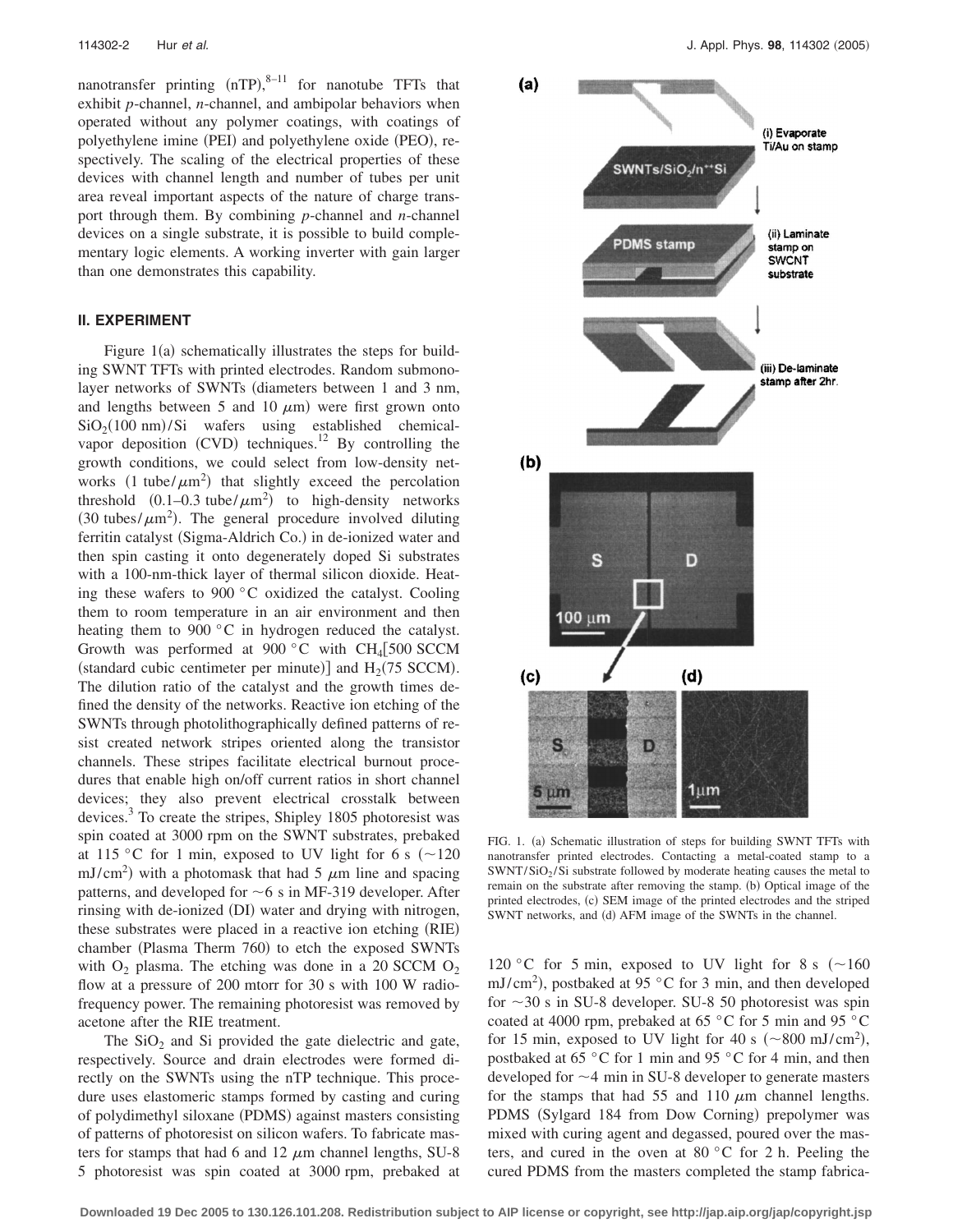tion. Coating the stamps with a collimated flux of metal [Au  $(20 \text{ nm}; 0.5 \text{ nm/s})$  and then Ti  $(2 \text{ nm}; 0.1 \text{ nm/s})$  with a Temescal e-beam evaporator (BJD 1800)] generated discontinuous films on the raised and recessed regions. Placing such a metal-coated stamp onto a substrate leads to "wetting" that provides intimate contact between the two surfaces without the need to apply external pressure.<sup>13,14</sup> Contact for sufficient time at room temperature or slightly elevated temperatures, followed by the removal of the stamp, leaves a metal pattern in the geometry of the relief features on the substrate. The transfer process can be guided either through specific chemical interactions between the metals and the substrates $9-11$  or, by general, noncovalent surface forces.<sup>8</sup> In the devices described here, we printed  $Ti(2 \text{ nm})/Au(20 \text{ nm})$ by placing the metal-coated stamps on the  $SWNT/SiO_2/Si$ substrates, baking at  $70^{\circ}$ C for 1 h, and then removing the stamps. The geometries of relief define the dimensions of the electrodes: electrodes with separations as small as 150 nm have been demonstrated<sup>15</sup> and a few tens of nanometers are achievable.<sup>9,11</sup> Here we investigated devices with electrode separations (i.e., channel lengths) between approximately 5 and 100  $\mu$ m.

Figures  $1(b)$  and  $1(c)$  show images of a representative pair of printed Ti  $(2 \text{ nm})$ /Au $(20 \text{ nm})$  electrodes on a  $SWNT/SiO<sub>2</sub>/Si$  substrate. Figure 1(d) shows an atomic force microscope (AFM) image of the SWNTs in this channel. The density of the tubes in this network is  $\sim$ 30 tubes/ $\mu$ m<sup>2</sup>, as estimated from analysis of the AFM image.

#### **III. RESULTS**

SWNT TFTs formed with these procedures have properties that compare well to those of devices whose electrodes are defined by conventional photolithography and lift-off. Figure 2(a) shows typical current-voltage characteristics of a printed device. These TFTs operate in the unipolar *p*-channel mode. To calculate the linear regime device mobility  $(\mu_{\text{device}})$ , we evaluated the slope in the transfer characteristics and applied the standard formula,  $\mu_{\text{device}} = (dI_{\text{ds}}/dV_{\text{gs}})/$  $(\varepsilon \varepsilon_0 V_{ds} W/Lt)$ , where  $I_{ds}$  the drain-source current,  $V_{gs}$  the gate voltage,  $V_{ds}$  the drain-source voltage,  $t$  the thickness of  $\text{SiO}_2$  (100 nm), *L* the channel length,  $\varepsilon$  the dielectric constant of SiO<sub>2</sub> (3.9) and  $\varepsilon_0$  is the permittivity of free space, and *W* the channel width. Effects of fringing fields on the capacitance, which can be important at low network densities, were not considered. We used the physical width *W* of the channel for these computations. Mobilities computed using the summed widths of the stripes, rather than the physical widths of the electrodes, yield values that are approximately twice as large as those presented here. This higher value represents mobilities that are achievable in lithographically optimized striping geometries.) As shown in Fig. 2(b), the printed devices show mobilities and on/off current ratios similar to those of devices defined by photolithography for the entire range of channel lengths *L* between 5 and 100  $\mu$ m) investigated here. The slight decrease in  $\mu$ <sub>device</sub> with decreasing channel length observed in both types of devices could be due to resistances at the contacts between the metal electrodes and the SWNTs. Shifts in threshold volt-



FIG. 2. (a) Drain-source current  $(I_{ds})$  vs drain-source voltage  $(V_{ds})$  for a printed SWNT TFT with 250  $\mu$ m channel width and 100  $\mu$ m channel length (gate voltage V<sub>gs</sub>: −20 to 0 V from the top, 2.5 V step). (b) Comparison of the device mobilities  $(\mu_{\text{devices}})$  of SWNT TFTs formed by conventional photolithography (solid circles) and by nanotransfer printing (open squares) as a function of channel length, with a fixed channel width of 250  $\mu$ m. The inset shows on/off current ratios.

ages  $(V<sub>t</sub>)$  are also observed in these devices, as shown in Fig.  $3(a)$ . These shifts as well as the apparent decreases in mobility may be due partly to a transition from transport dominated by network effects at large channel lengths to one strongly influenced by tubes that directly span the channel in short channel devices.<sup>16</sup> Empirical analysis of the device behavior showed effective contact resistances of a few tens of  $\Omega$  cm, from linear fits of device resistances measured at different  $V_{gs}$  as a function of channel length, as shown in Fig.  $3(b)$ .<sup>17</sup> Linear fit to these data gives intrinsic device mobilities of  $\sim$ 22 cm<sup>2</sup>/V s and intrinsic threshold voltages of  $\sim$  -4 V.

The on/off current ratio also decreases sharply with *L*. For *L* less than  $\langle L \rangle$ , the average tube length, a substantial number of metallic tubes bridge the channel and give rise to significant off current. The on/off current ratio in this regime approaches a value comparable to that expected based on the 1/3 metallic tube content of these networks. The on/off current ratio increases with *L* larger than  $\langle L \rangle$  due to the decreasing probability of purely metallic network pathways from source to drain electrode. We observed an increase in  $\mu_{\text{device}}$ and a decrease in on/off current ratio with increasing density of the SWNT networks. For example, devices with lower densities  $({\sim}14 \text{ tubes}/\mu\text{m}^2)$  than the ones in Fig. 2  $({\sim}20$ tubes/ $\mu$ m<sup>2</sup>) showed on/off current ratios of  $\sim 10^4$  at *L* = 100  $\mu$ m but with  $\mu_{\text{device}} \sim 20 \text{ cm}^2 / \text{V}$  s, as shown in Fig. 4. The off currents can be eliminated through selective breakdown of the metallic pathways. In this process,  $V_{ds}$  is slowly increased while  $V_{gs}$  held at a voltage that strongly turns off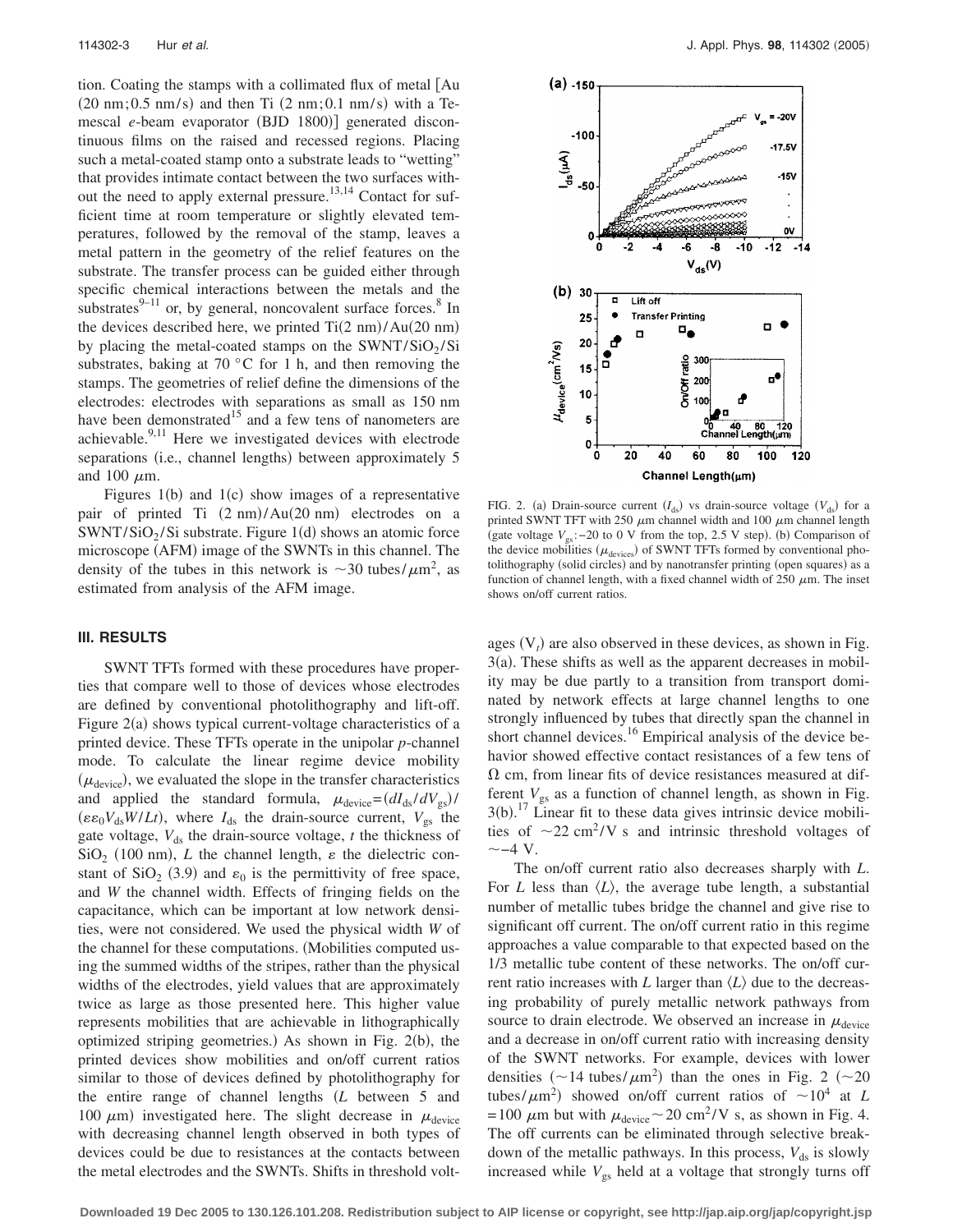

FIG. 3. (a) Normalized transfer curves as the channel length. The inset shows threshold voltage as a function of channel length. (b) Widthnormalized resistance of devices in the on state minus that in the off state  $(R_{\text{on-off}}W)$  as a function of channel length *L* at the different gate voltages. To remove metallic tube effects, we subtracted off current from on current to calculate resistances. Gate voltages were −8, −10, −12, −14, −16, and −20 V from top to bottom. The solid lines represent the linear fits. The inset shows the sheet conductance  $[(\Delta R_{\text{on-off}}W)/\Delta L]^{-1}$ , determined from the reciprocal of the slopes of the linear fitting in Fig.  $3(b)$ , as a function of gate voltage.

the semiconducting tubes. At sufficiently high  $V_{ds}$ ,  $I_{ds}$  irreversibly decreases to small values due to electrical breakdown of the metallic tubes. $3$  A modest decrease in the mobility can accompany this electrical breakdown process. Chemical procedures are also available to increase the on/off ratio.<sup>18,19</sup>

As operated in open air, all of the SWNT TFTs showed unipolar *p*-channel operation, whether their electrodes were formed by printing or by photolithography. Obtaining both *p*- and *n*-channel devices is crucial to achieving efficient operation of complex logic circuits. Work on individual SWNT transistors shows that they also exhibit *p*-channel behavior in ambient conditions but that they can switch to *n* channel when they are annealed in vacuum.<sup>20</sup> We observed similar behavior in our network SWNT devices, as shown in Fig. 5. For realistic device applications, a more convenient means to control the device operation is required. Using ideas borrowed from work on single-tube transistors, $7$  we previously showed that SWNT TFTs built by photolithography exhibit *n*-channel operation when coated with  $PEI<sup>3</sup>$ . This approach works equally well with the printed devices described here. Figures  $6(a)$  and  $6(b)$  show the transfer characteristics of devices before and after their conversion to *n*-channel operation by coating the entire active areas of the devices with a low molecular weight PEI  $(\sim 800,$  Sigma-



FIG. 4. (a) Device mobilities and on/off ratios as a function of tube density. The channel length and width were 100 and 250  $\mu$ m, respectively. AFM image of SWNTs grown from (b)  $20 \times$  diluted ferritin catalyst for 1 h, and (c)  $40 \times$  diluted ferritin catalyst for 10 min.

Aldrich Co.). The inset of Fig. 6(b) shows the output characteristics of a PEI-coated device whose channel length and width are 100 and 250  $\mu$ m, respectively. As an extension of this approach, we demonstrated that PEO enables ambipolar operation in printed SWNT TFTs just as it does in singletube devices.<sup>21</sup> Figure 6(c) shows the conversion. Figure 6(d) indicates that the channel length scaling properties of the *n*-channel devices are similar to those of the *p*-channel devices. The mobilities in the *n*-channel devices are, however, systematically lower compared to the original *p*-channel devices. This difference could be attributed to incomplete coating/interaction of the PEI with the tubes, the presence of  $O<sub>2</sub>$  adsorbed onto the devices prior to coating, or to an intrinsic difference in mobility for electrons and holes through the network. We observed a change from *n*-channel to ambi-



FIG. 5. Changes from *p*-channel to ambipolar behavior of network SWNT TFTs as a function of exposure to air. Vac-1: 1 day annealing at 10−5 torr at room temperature. Vac-2: 1 day annealing at 10−5 torr at 150 °C. Channel length and channel width were 5 and 250  $\mu$ m, respectively, and  $V_{ds}$  was −0.5 V.

**Downloaded 19 Dec 2005 to 130.126.101.208. Redistribution subject to AIP license or copyright, see http://jap.aip.org/jap/copyright.jsp**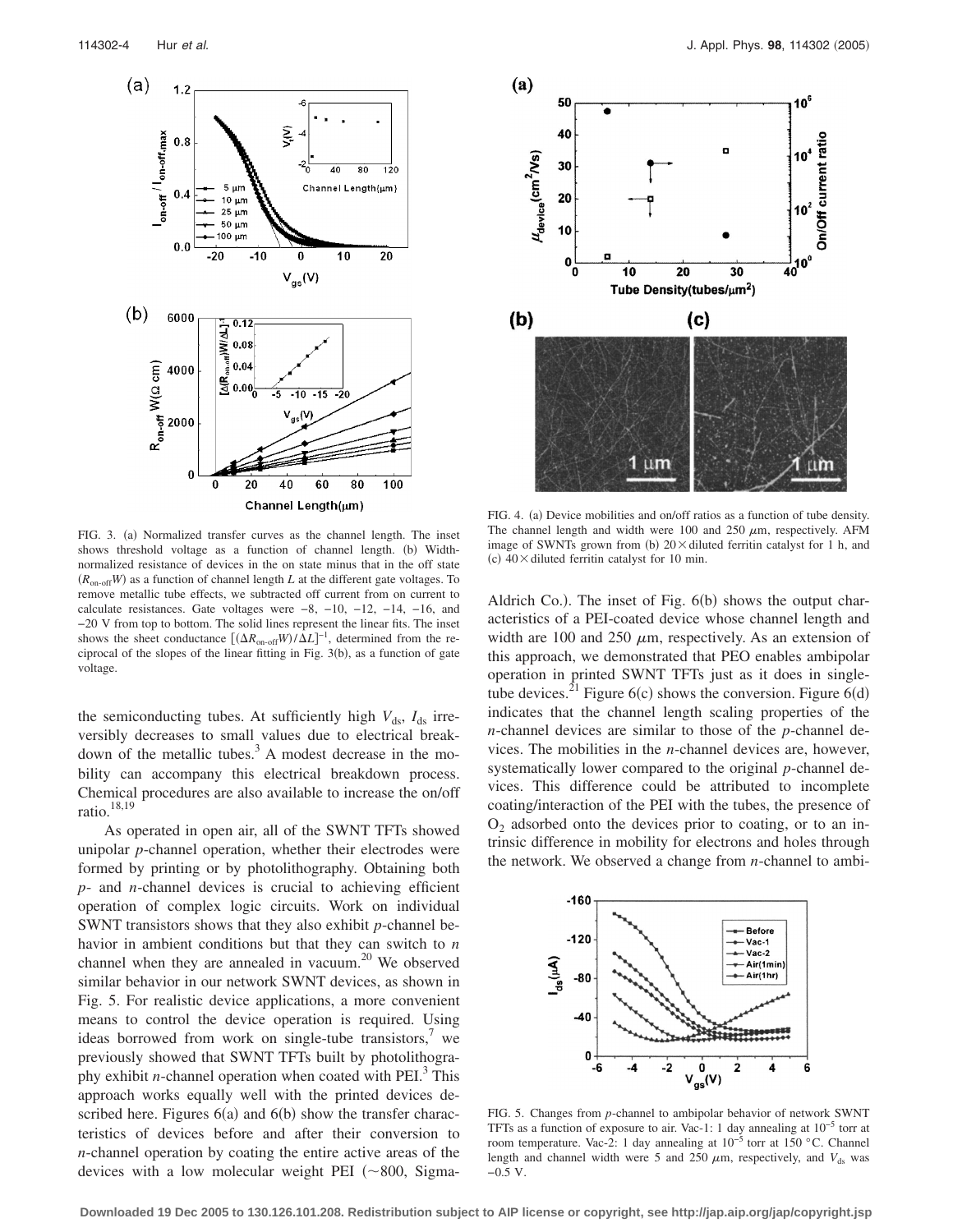

FIG. 6. (a) Transfer curves of a series of printed SWNT TFTs (V<sub>ds</sub> was fixed to -0.5 V). (b) Transfer curves of a series of printed SWNT TFTs after uniformly coating with PEI  $(V_{ds}$  was fixed to  $-0.5$  V). The inset shows the output curves for the device with 100  $\mu$ m channel length (gate voltage  $V_{\rm gs}$ : 20–0 V from the top, 5 V step). (c) Transfer curves of a SWNT TFT before (p channel, open diamonds) and after (ambipolar, open squares) applying a uniform PEO coating to a device with 5  $\mu$ m channel length *(V<sub>ds</sub>*) was fixed to 0.5 V). (d) Device mobilities  $(\mu_{\text{device}})$  before  $(p \text{ channel},$ open squares) and after (*n* channel, solid circles) applying a uniform PEI coating, for various channel lengths. The inset shows on/off current ratios. In all cases  $[(a)-(d)]$ , the channel widths were 250  $\mu$ m.

polar operation of PEI-coated devices after washing away (to the extent possible) the PEI with methanol. Recoating the devices returned them to unipolar *n*-channel behavior, as shown in Fig. 7.

Studies of SWNT TFTs constructed with PEI coatings selectively confined to the central part of the channel and those with PEI only in the contact regions suggest that uniform PEI coatings can change not only the contact properties but also the electrical properties of the tubes themselves. The results of this type of experiment, the analog of which has not been carried out in single-tube devices, are consistent with previous connections drawn between the electron donating ability of the polymer<sup>7</sup> and changes in single-tube device properties. Changes in tube properties are also confirmed by optical measurements.<sup>21</sup> The same charge transfer and doping effects that control the behavior of polymer-coated single-tube transistors<sup>7,21</sup> likely govern the network-based TFTs described here. The ability to control the channel with insulating polymer coatings provides an important advantage



FIG. 7. Changes from *p*-channel to ambipolar behavior of network SWNT TFTs for different conditions of a PEI coating. Washing was performed by soaking the PEI-coated device for 1 day in methanol at room temperature. Channel length and channel width were  $25$  and  $250 \mu m$ , respectively, and *V*<sub>ds</sub> was −0.5 V.

of SWNT TFT devices compared, for example, to conventional organic semiconductors where different chemistries are typically required to achieve *n*- and *p*-channel operations and where *n*-type materials typically have much lower mobilities than *p*-type materials. A disadvantage of the PEI coating, however, is that it can degrade near the contacts at high voltages, which restricts the range of operating voltages (V<sub>ds</sub>) in these devices.

We exploited the ability to control the operation of the devices to fabricate SWNT TFT-based complementary logic gates with bare *p*-channel devices and PEI-coated *n*-channel devices. Figure  $8(a)$  shows a schematic illustration of the inverter configuration. The inverter in Fig. 8 showed a gain about 1.6, which is similar to inverters made with an individual nanotube by potassium doping<sup>20</sup> and to results that can be achieved with conventional organic semiconductorbased devices.

#### **IV. SUMMARY AND CONCLUSIONS**

This paper presents *p*-channel, *n*-channel, and ambipolar SWNT TFTs with electrodes defined by a high-resolution printing process. These devices show mobilities of  $\sim$ 25 cm<sup>2</sup>/V s for *p*-channel devices (corresponding to  $\sim$  50 cm<sup>2</sup>/V s when the device width is computed from the summed widths of the striped regions) and  $\sim$  10 (corresponding to  $\sim$  20 cm<sup>2</sup>/V s when the device width is computed from the summed widths of the striped regions) for *n*-channel devices. The ambipolar devices showed lower *n*-channel mobility than *p* channel when biased into the *p* and *n* modes. Selective polymer coatings and scaling studies with channel length and tube density provide insights into the operation of these devices. Complementary logic gates with these types of devices illustrate their suitability for complex circuits. Although these and other features of SWNT TFTs are attractive, there are disadvantages such as hyster-

**Downloaded 19 Dec 2005 to 130.126.101.208. Redistribution subject to AIP license or copyright, see http://jap.aip.org/jap/copyright.jsp**